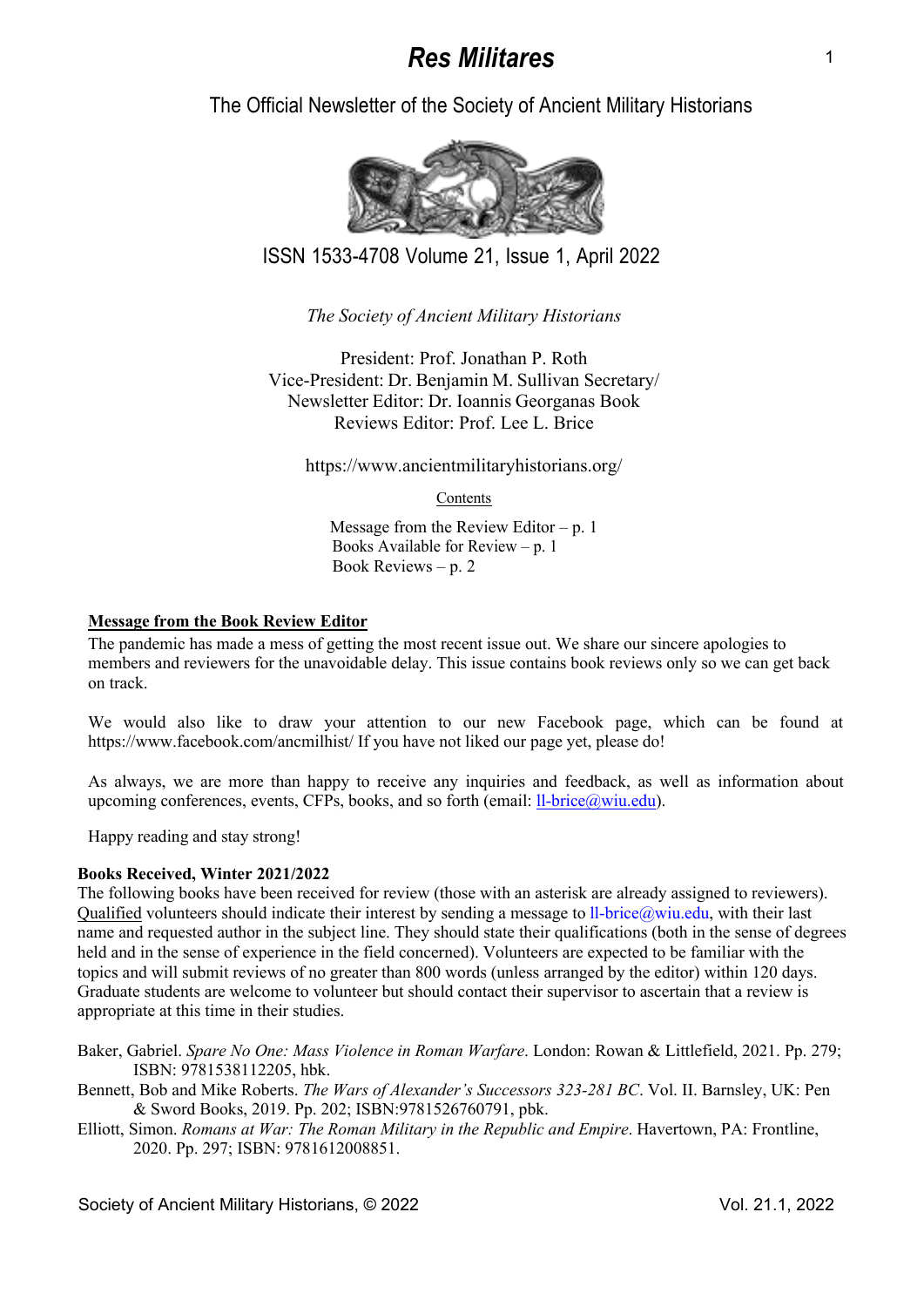- Elliott, Simon. *Old Testament Warriors: The Clash of Cultures in the Ancient Near East*. Havertown, PA: Frontline, 2021. Pp. 146; ISBN: 9781612009544.
- English, Stephen. *The Army of Alexander the Great*. Barnsley, UK: Pen & Sword Books, 2021. Pp. 165. Pbk.
- Eph'al, Israel. *The City Besieged: Siege and its Manifestations in the Ancient Near East*. Jerusalem: Hebrew University Magnes Press, 2013. Pp. 211.
- Esposito, G. *Armies of Celtic Europe 700 BC-AD 106*. Barnsley, UK: Pen & Sword Books, 2019.
- Forty, Simon and J. Forty. *Limits of Empire: Rome's Borders*. Havertown, PA: Casemate Publishers, 2021.
- Johstono, Paul. *The Army of Ptolemaic Egypt 323 to 204 BC: An Institutional and Operational History*. Barnsley, UK: Pen & Sword Books, 2020. Pp. 320; ISBN: 9781473833838, E-book.
- Matyszak, Philip. *Sparta: Rise of a Warrior Nation*. Barnsley, UK: Pen & Sword Books, 2021. Pp. 191, pbk.
- Merrow, Alexander, Agostino Von Hassel and Gregory Starace. *Caesar's Great Success: Sustaining the Roman Army on Campaign*. Havertown, PA: Frontline, 2020. Pp. 154.
- Taylor, Michael. *Antiochus the Great*. Barnsley, UK: Pen & Sword Books, 2021.
- Taylor, Richard. The Greek Hoplite Phalanx. The Iconic Heavy Infantry of Classical Greece. Barnsley, UK: Pen & Sword Books, 2021. Pp. 531; ISBN: 9781526788566. Hdbk
- Zerjadtke, Michael. *Der ethnographische Topos in der Alten Geschichte: Annäherungen an ein omnipräesentes Phänomen*. Berlin: Franz Steiner, 2020. Pp. 164, ISBN: 9783515128704, Pbk.

## *Publishers interested in submitting books for review should send them to the book review editor: Lee L. Brice, History Dept. MG438, Western Illinois University, 1 University Cir., Macomb, IL 61455. E-books and announcements can be emailed directly to LL-Brice@WIU.EDU.*

## **Book Reviews**

**Fitzpatrick, Andrew P. and Colin Haselgrove (eds.).** *Julius Caesar's Battle for Gaul: New Archaeological Perspectives.* **Oxford: Oxbow Books, 2019. Pp. 336; \$55, ISBN: 9781789250503, pbk.**  Reviewed by Elizabeth M. Greene, egreene2@uwo.ca

The focus of this volume is on the archaeology of Caesar's wars, for the first time providing a European-wide perspective on Caesar's battles in the first century BCE. Archaeological investigations of Caesar's campaigns go back to the mid-19th century, but over the past two centuries work has been published in specialized volumes and sometimes obscure locations. A primary goal for the volume, therefore, was to provide scholars with readily available scholarship in a single language (English) on the subject of the Caesarian wars set into a broad European context. The present volume delivers this goal in a commendable way. The research stems from a conference held at Oxford in 2017, which sought to provide a wider context for understanding the archaeology of the British campaigns. With fifteen chapters, in addition to a thorough introduction, the volume covers topics from the Sertorian wars and military engineering, to numismatics and the archaeology of mass violence.

The volume opens with the obligatory treatment of texts with a pair of chapters (Chs. 1-2) situating the *Bellum Gallicum* in this discussion*.* Christopher Krebs reminds us that we still need to pay attention to the work whether we like it or not, arguing for a position in the middle ground where archaeology can inform meaning of the *BG* and the *BG* can still help understand the archaeology. Greg Woolf provides a clear narrative recap of the *BG* and reminds the reader that the very notion of "Gaul" as a single entity is entirely Roman in its creation and understanding. Woolf takes the imperialism we see in the *BG* out of its provincial context and places it into a broader context of the Roman empire, reminding us that the conquest of Gaul really had everything to do with political intrigue in Rome.

The stated focus of the volume—new archaeological data—is presented in several chapters and will be well worthwhile for an English-speaking audience, especially anglophone students without second languages. All the chapters in the volume are commendable and worth the read, but a few stand out as particularly worthy for their contribution to the volume's goals: to provide new archaeological perspectives on Caesar's campaigns.

In chapter 3, "The Gauls on the eve of the Roman conquest," Ian Ralston sets the stage very well for understanding new evidence for the conquest period with a solid review of our current first-century BCE picture in Gaul. Especially useful is the overview of broad settlement patterns at this time and discussion of both Gallic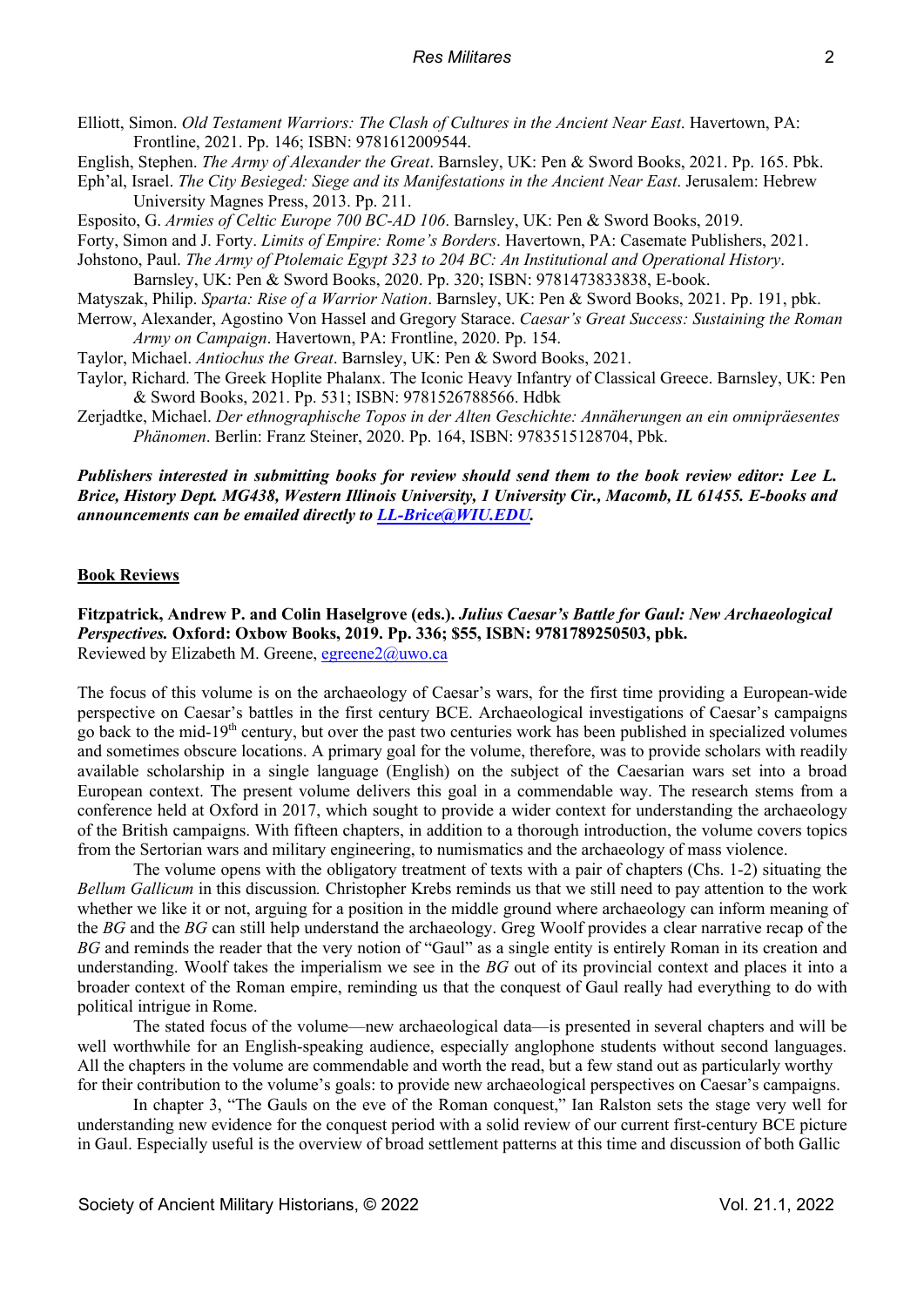and Roman perspectives on this organization. Especially welcome is the presentation of recent evidence for agricultural production and discussion on recent excavation on rural settlements and farms and their role in the complex economy of Gaul (26-30). Also noteworthy is the review of the substantial increase in archaeological data on ritual and cult (34-41), which Ralston argues completely contradicts previous conclusions that religious practice in Gaul was essentially atectonic.

Chapter 4 covers "The Sertorian Wars in the conquest of Hispania: From data to archaeological assessment," in which Ángel Morillo and Feliciana Sala-Sellés do an excellent job presenting a cohesive picture of the results of modern archaeological approaches applied to military bases in Spain, such as Cáceres el Viejo, Renieblas, Almazán, and a number of other sites. A major takeaway is the chronology of rectangular camps, visible in the Sertorian-period forts (1<sup>st</sup> c. BCE) and how we understand the evolution of Roman castrametation. This chapter also contributes to the growing research on siege works in the Roman world, best visualized at Valencia and La Caridad de Caminreal (60-2; a theme also taken up broadly by Michel Reddé in Ch. 6; defenses against siege are covered by Sophie Krausz in Ch. 9). The chapter also recognizes a previously unknown pattern of military occupation in small fortlets on the Alicante coast that took local topography and regional traditions into consideration in their construction (62-5). Also important, however, is the appropriate warning about our lack of clear evidence for the dating of most of these sites.

Picking up on recent trends in military archaeology, Nico Roymans looks to northern Gaul and the field of conflict archaeology to understand mass violence and the social consequences of conquest (Ch. 7). His conclusions that the extreme violence witnessed by this region may have been prompted by "anti-Germanic ethnic stereotyping and racism by the Romans" (130) has contemporary resonance. Also looking to trends in provincial archaeology, the theme of resistance is explored by Philip de Jersey (Ch. 14) through a close look at the coin hoards from the island of Jersey (coinage is also the theme of Ch. 13 by Colin Haselgrove).

Lionel Pernet offers an addition to the scholarship and archaeology of auxiliaries, which has seen steady growth over decades of research, in "Fighting for Caesar: The archaeology and history of Gallic auxiliaries in the  $2<sup>nd</sup> - 1<sup>st</sup>$  centuries BC" (Ch. 10). Pernet focuses on burial assemblages with weaponry and other military implements to understand traditional choices being made alongside adopted trends in Gaul around the conquest period. The discussion on 'Romanization' is underdeveloped but the author also rightly points out that firm conclusions about shifting choices are difficult to make before the Augustan period.

There are two further welcome additions to reporting new archaeological evidence that helps us contextualize the period beyond the written sources available. Chapter 11 by Sabine Hornung presents the evidence from the Hermeskeil fortress near Trier, especially important as the only known example of a site in the territory of the Treveri dating to the Caesarian campaigns. Similarly, the authors of Chapter 12 (Pujol et al.) present recent excavations that revealed rare evidence for Caesar's campaigns against his civil enemies, in this case a battle against Pompey's forces in 49 BC at Puig Ciutat, before the campaigns in Ilerda in that year.

This volume admirably achieves its goal to present new archaeological evidence that contextualizes Caesar's campaigns within a broad European framework. Its ability to take us beyond the *Bellum Gallicum* and provide evidence from the perspective of those who fought against Caesar should be well received in this wellpresented volume.

## **Lange, Carsten Hjort.** *Triumphs in the Age of Civil War: The Late Republic and the Adaptability of Triumphal Tradition***. London: Bloomsbury, 2016. Pp. 333; \$35.95, ISBN: 9781350060579, pbk.** Reviewed by Seth Kendall, skendall@ggc.edu

As Carsten Lange declares on the second page of his book *Triumphs in the Age of Civil War*, "the subject of this monograph is equally that of triumph and that of civil war". More specifically, it was written to challenge what its author considers the prevailing orthodoxy about Roman triumphs, which is that the celebration of these for victories in a civil war was contrary to traditional practices; if one was indeed granted to a commander, it was only if the victory could in some way be framed solely as a defeat of a foreign enemy beaten along the way to or alongside the unsuccessful Roman faction. Not so, asserts Lange: in the Late Republic "a commander could in practice expect to triumph after a civil war victory if it could also be represented as being over a foreign enemy, even if the foreign nature of the enemy was dubious at best and the principal opponent was clearly Roman. *The civil aspect of the war did not have to be denied* [emphasis added], and it was only after a victory in an exclusively civil war that triumphing was understood as being in breach of traditional practices." (p. 2).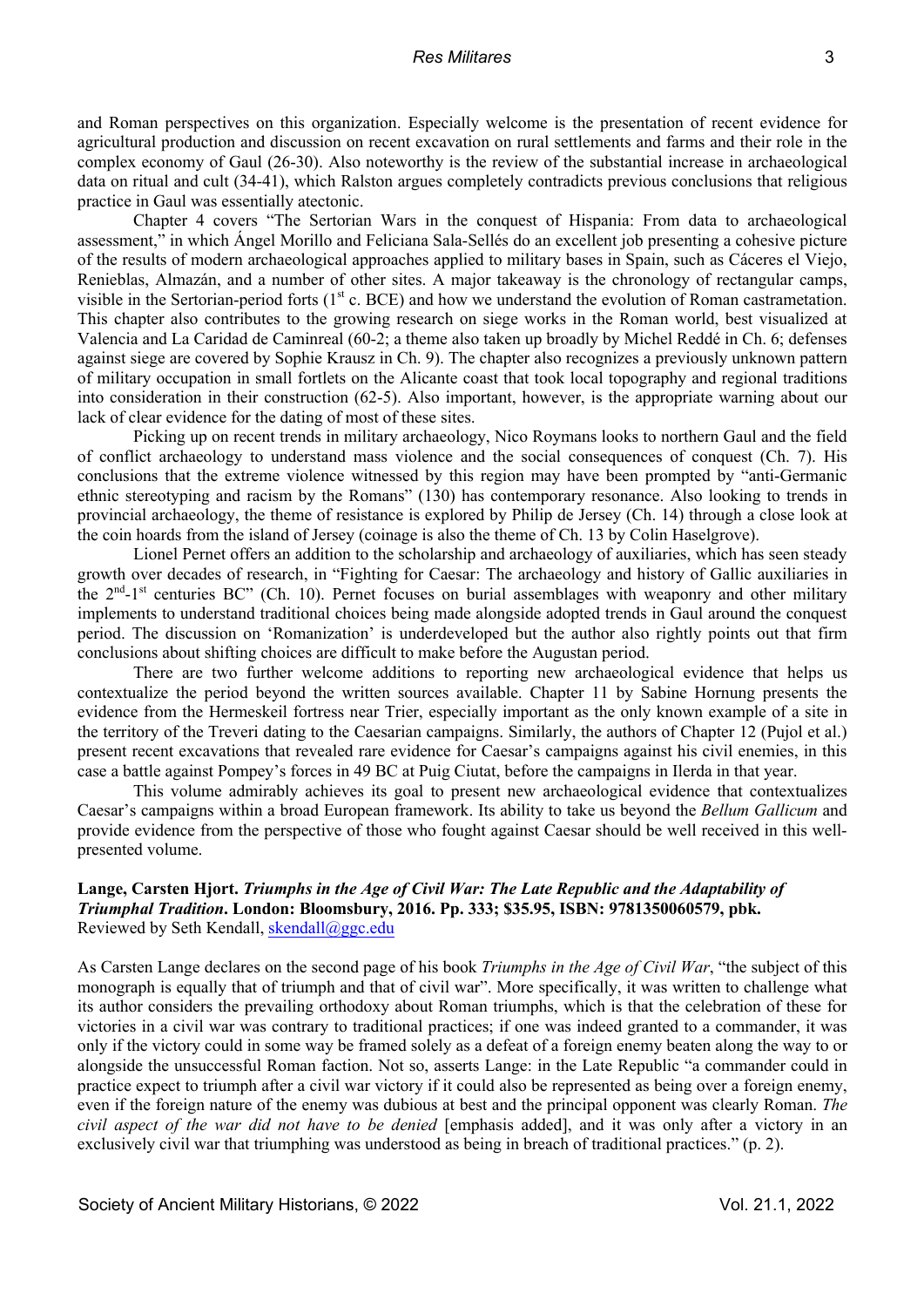In pursuit of this thesis, Lange first discusses how important the triumph was as a tool of legitimacy for commanders, a theme to which his first chapter is partially devoted. Chapter Two discusses the way triumphs were traditionally awarded during the Republic and the steps which were typically undertaken to obtain one. Triumphs could, of course, be denied: if either the enemy or the military action was not considered worthy, the Senate could refuse a general's request. Sometimes a "consolation" in the form of an *ovatio* could be granted, often for minor engagements or the suppression of revolts; alternatively, a spurned general might stage a semiunofficial "protest" triumph on the Alban Mount. Both of these are thoroughly described, and Lange also notes that even these were recorded on the *Fasti Triumphales* (the subject of Chapter 3), which also typically listed either the enemy defeated or – importantly – the region in which the war took place. Lange notes (here and elsewhere) that mentioning the latter over the former would be a convenient way to downplay a civil war.

Chapter Four illustrates the ways in which the bequest of triumphs began to deviate from tradition. Lange's point of departure is C. Marius, who not only committed a violation of custom by convening the Senate in his triumphal regalia, but was awarded triumphs *in absentia,* thereby bypassing the customary meeting with the Senate and the formal request for the honor. Furthermore, Lange locates several triumphs granted to commanders who theoretically ought not to have received them, notably those awarded to L. Cornelius Sulla, L. Licinius Murena, and L. Licinius Lucullus for "defeats" of Mithridates which nevertheless had not neutralized that king as a threat. More importantly still, a triumph was awarded to Antony and Octavian for a war which did not take place between them, thus preserving the peace.

Chapter Five ("Triumph and Civil War in the Late Republic: Constructing the Enemy") continues on this theme. Lange observes several incidents in which triumphs were actually extended to generals – Sulla, C. Pompey, and Caesar – for engagements against other Romans, and while the official record in these cases show that triumph was celebrated over the foreign enemies fighting alongside the Romans (over Mithridates, "Hispania", and Juba of Mauretania, respectively), the accounts of the triumphs themselves demonstrate that the Roman participants in all of these wars were not hidden or disguised. The culmination of this chapter is in the "triple triumph" of 29, of which one celebrated his victory at Actium. Actium would prove troublesome for Octavian, in that it marked the completion of his commission as triumvir to restore peace (and therefore mention had to be made of his defeat of Antony), but Octavian simultaneously appeared to wish to downplay his victory over other Romans. This reluctance is seen in surviving iconography like his victory monument in Nicopolis, the subject of chapter.

Lange's book is informative (particularly chapters 2 through 6), well-written, and well-researched; if he is occasionally repetitive, as it must be admitted that he is, such repetition has the advantage of keeping his point consistently in view. That said, chapters 7, the epilogue, and the Appendix (discussing changes to entry into Rome, the "Casa di Pilatos Relief", and imperial "Triumphal arches", respectively) do not contribute very much to his analysis, especially since they all discuss sculpture for which the photographs provided are too small to allow for enhancement of the discussion. Omission of these chapters, as well as some of the more theoretical elements of Chapter 1, would have resulted in a shorter but not necessarily weaker book. These limitations notwithstanding, Lange's text is a worthwhile read for students of the Late Republic and Principate, though it will probably be less appealing to the general reader.

# **Armstrong, Jeremy and Matthew Trundle†, eds.** *Brill's Companion to Sieges in the Ancient Mediterranean.* **Leiden: Brill, 2019. Pp. xviii, 353; \$155, ISBN (e-book): 9789004413740; ISBN: 9789004373617. hdbk**

Reviewed by Brian Turner, Portland State University, brian.turner@pdx.edu

Jeremy Armstrong and Matthew Trundle, the editors of this third volume in Brill's *Warfare in the Ancient Mediterranean World* series, have compiled an array of useful case studies examining various aspects of siege warfare in the ancient world. For the most part the volume is organized chronologically, but important themes (around which a review can be organized) do emerge. Many of the chapters touch upon more than one of these themes, and readers (and specialists) will no doubt discover others.

Unsurprisingly, operational aspects, the tactics and strategies of siege warfare are front and center  $$ although none of the contributors fall hard for any sort of technological determinism. Quite the opposite, in fact.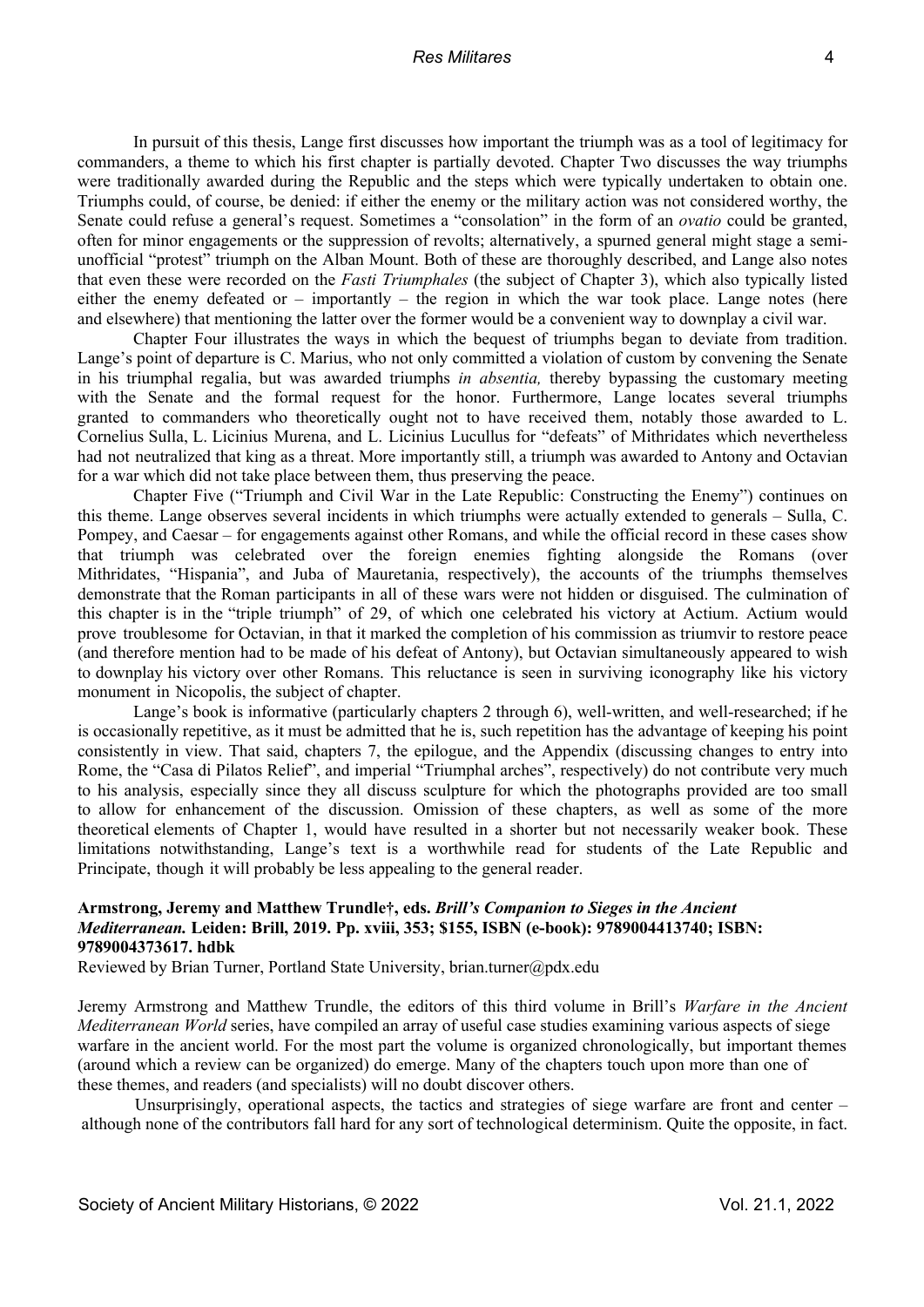Gwyn Davies' opening contribution convincingly illustrates how structural conditions, like topography, climate, and environment, affected the logistical and tactical choices commanders could make when conducting a siege. Duncan B. Campbell emphasizes similar conditions. Cataloguing and analyzing some twenty-nine Caesareanera sieges, he illustrates that the infamous siege of Alesia should not be considered paradigmatic; rather conditions like topography and the commander's own judgement are paramount. Both essays usefully challenge the idea that sieges progress along a rigidly defined path.

Brett H. Heagren employs written and visual sources in a well-developed examination of Egyptian assault warfare (which he differentiates from siege warfare) across the third and second millennia BCE. Finding that the Egyptians rarely portrayed sieges, Heagren concludes that they preferred open battle on a scale and with skill equal to what modern scholars would call "operational art." Like Heagren, Alan B. Lloyd focuses primarily on operational aspects in his examination of four fourth century invasions of Egypt. Lloyd illustrates that built fortifications formed but one part of a defensive system that also relied upon leadership, morale, and the defensive advantage afforded by Egypt's natural position. Still focusing on

operations, Thomas C. Rose traces the military career of Demetrius Poliorcetes, whom we should recognize as both a besieger and fortifier of cities. Rose also argues that Demetrius' proclivity for siege warfare was connected to his emphasis on preserving Greek freedom and on developing claims of ruler cult.

Such socio-political aspects form a second major theme running throughout the volume. Matthew Trundle analyzes the transformation of siege warfare in the fifth century BCE. Even if, as Echeverría notes (331), there may well be evidence for more widespread siege activity prior to the Classical period, Trundle has usefully illustrated the importance of money, the growing centralization of the state coupled with the expansion of its reach, and the innovations that came with the interstate wars of the fifth century as significant factors in the development of siege capabilities in the Greek world. The connection between siege warfare and the centralization of political power can also be seen in Jeremy Armstrong's clever solution to the discrepancy present in our literary and archaeological evidence regarding the dating of Roman (and Italian) circuit walls. Until and unless new evidence emerges, Armstrong's argument that the relatively late development of such fortifications can be attributed to changing patterns in warfare ought to be taken seriously. James Crooks follows a similar understanding of early Roman history in his analysis of the roll of the *volutarii* during the war with Veii – which included a significant siege – at the beginning of the fourth century BCE. Both authors (among others in the volume) illustrate how aspects of siege warfare – walls and recruitment patterns – are connected to the emergence of a more formally organized and militarized state.

The connection between social organization and warfare, necessarily leads one to consider the effect of siege warfare upon the civilian population. Jennifer Martinez Morales illuminates the varied roles women (and children) played in siege warfare. Her important contribution – the only study in the volume to delve so deeply into the consequences of siege upon the besieged – illustrates how women became active participants in the defense of the walls. Future studies should build upon her excellent work. Indeed, walls and cities were not the only spaces in which women and children regularly faced the horrors of war.

Finally, several contributions focused on the use of our sources. Two, Luis R. Siddall and Davide Nadali, examine ancient Assyria. Their difference over the Assyrian preference for siege warfare seems in part the result of contradictory evidence. Siddall recognizes that royal inscriptions tend to present siege warfare in a "cursory manner" (37). Nadali, meanwhile, argues that while Assyrian bas-reliefs illustrate the development of canonical imagery and the potential for political statement, they are also informative sources for the reconstruction of the sophisticated and multifarious actions of Assyrian siege warfare. Moving to late antiquity and beyond, Conor Whately evaluates Procopius' hyper-realistic but ultimately accurate narrative of the 537/538 CE siege of Rome, an event Procopius witnessed alongside the general Belisarius. Whately usefully challenges us to consider the balance between autopsy and cultural imperatives, linguistic traits, and artistic choices in our ancient sources. Such conditions are further explored in Josh Levithan's rather wide-ranging contribution. Analyzing various siege narratives from Homer through the Renaissance, Levithan illustrates how such descriptions could follow certain historiographical and epic patterns and yet still offer historical value.

The companion ends with Fernando Echeverría's excellent and thought-provoking epilogue which not only draws connections between the volume's contributions but also calls for further study. Challenging the traditional siege paradigm, Echeverría calls for an expanded global analysis of siege warfare.

Sieges obviously captivate and they stand apart from the other operations of war. Tales of a heroic defense, courageous assault, or ingenious inventions fascinate, while reports of mass civilian slaughter and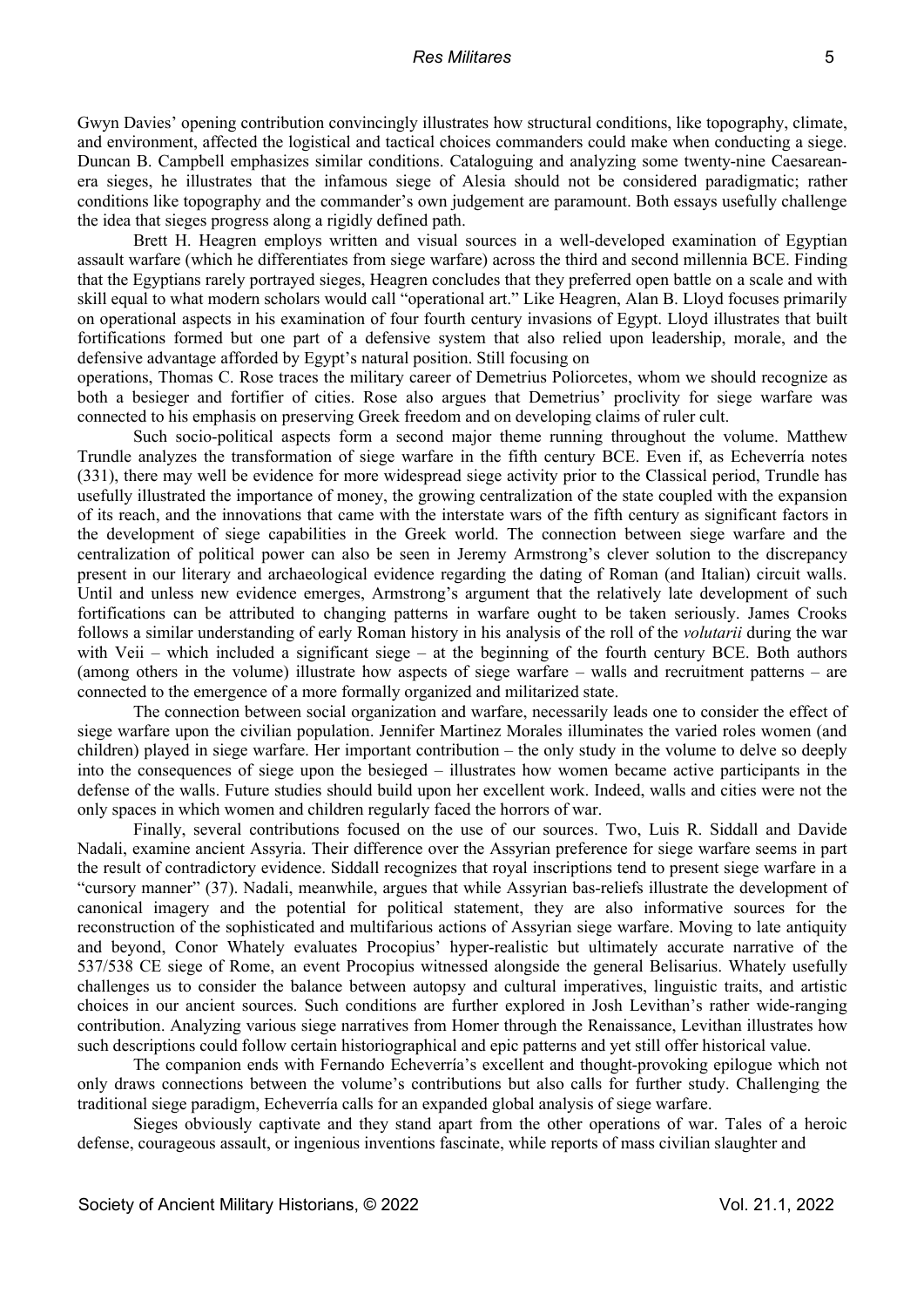enslavement repulse. The supposed clarity of the outcome renders sieges compelling events to remember and examine. But as so many of the contributions to this volume illustrate, sieges were but one element of war among militarized societies. Building upon the excellent work in this volume, future studies will no doubt continue to illuminate the operational niceties and cultural imperatives that made ancient (siege) warfare as fascinating as it was destructive.

**†** Matthew Trundle passed away in 2019 before seeing the fruits of his labors on this project. His camaraderie and compelling scholarship will be missed. (The editor allowed the author to write a more extensive review than usual)

# **Breeze, David J.** *The Frontiers of Imperial Rome***. South Yorkshire, UK: Pen and Sword Books, 2019. Pp. xxxiii, 274; \$24.95, ISBN: 9781526760807, pbk.**

Reviewed by Walter Roberts, Walter.Roberts@unt.edu

The 2019 edition of *The Frontiers of Imperial Rome* is a republication (with additions and corrections) of David J. Breeze's 2011 text. Breeze currently manages the Antonine Wall as a UNESCO World Heritage Site and is a specialist on Roman Scotland with a focus on military history. He is also the chairman of the International Congress of Roman Frontier Studies. The front matter of the book contains lists of 48 illustrations and maps and 26 full-color plates, acknowledgments, a discussion of technical matters, a list of abbreviations, and an introduction. The main body of the monograph is divided into three parts: "Sources," "The Frontiers, and "Interpretations," which cover twenty chapters. The book closes with a conclusion, sections on further reading and relevant archaeological sites, references, and an index.

The book's aim is to present a broad overview of the operation, purpose, and role of the Roman frontiers in the era from Augustus (27 BCE) to the abandonment of Britain in the face of barbarian invasions (ca. 407-410 CE). Breeze's focus is how archaeology presents this story through the material remnants of border installations. He aims for an audience that is a bit more educated on the intricacies of Roman imperial frontiers than the average educated lay reader.

In terms of evidence, Breeze does a good job of incorporating a wide variety of types, including literary, numismatic, epigraphic, artistic, and archaeological. As many historical analyses of Roman imperial frontiers focus on the literary sources, Breeze gives a brief survey of the main ancient authors and works, starting with Caesar and Tacitus and running up through Ammianus Marcellinus. He also mentions the laws codes and the *Notitia Dignitatum*. As one would expect, however, the bulk of the evidence for the remainder of the book is the material remains from the Roman frontiers. Breeze offers a brief survey of the frontiers, where the spaces and strategies were often defined by geographic considerations. River frontiers (such as the Rhine and Danube) were different from desert frontiers (such as Syria and North Africa) for example, while mountain (Dacia) and sea frontiers (Britain) presented their own environmental challenges. Finally, Breeze noted that in places the Romans ignored obvious physical demarcations and established what he called "linear barriers," of which the German *limes* system and Hadrian's Wall are the most famous examples.

Breeze's main argument is that there was a cohesive policy concerning the established borders of Roman imperial authority. Border installations served two main functions: as military garrisons guarding the borders and as administrative posts to control the flow of immigration into the Roman Empire. Whether the military roles of the frontier installations were offensive or defensive depended upon the ebb and flow of Roman imperial politics and social developments. Breeze clearly sees the frontiers as well-planned spaces with practical, as opposed to symbolic, applications. For Breeze, the frontiers of the Roman empire were wellplanned and designed with an eye towards long-term strategic goals of conquest and consolidation of imperial power.

Breeze presents himself as a counterpoint to historians who favor the literary sources in interpreting the operation, purpose, and role the Roman imperial frontiers. He argues that scholars such as Susan Mattern, C. R. Whittaker, and Benjamin Isaacs who rely on the literary accounts of the frontiers too easily adopt the *prima facia* presentation of such sources that present the frontiers as amorphous, nebulous, entities whose purpose was vague and at times destructive to imperial interests due to assimilation. In the end, his analysis of frontiers as first and foremost military zones that only later shifted to broader cultural zones echoes and builds upon the work of Hugh Elton and Edward Luttwak.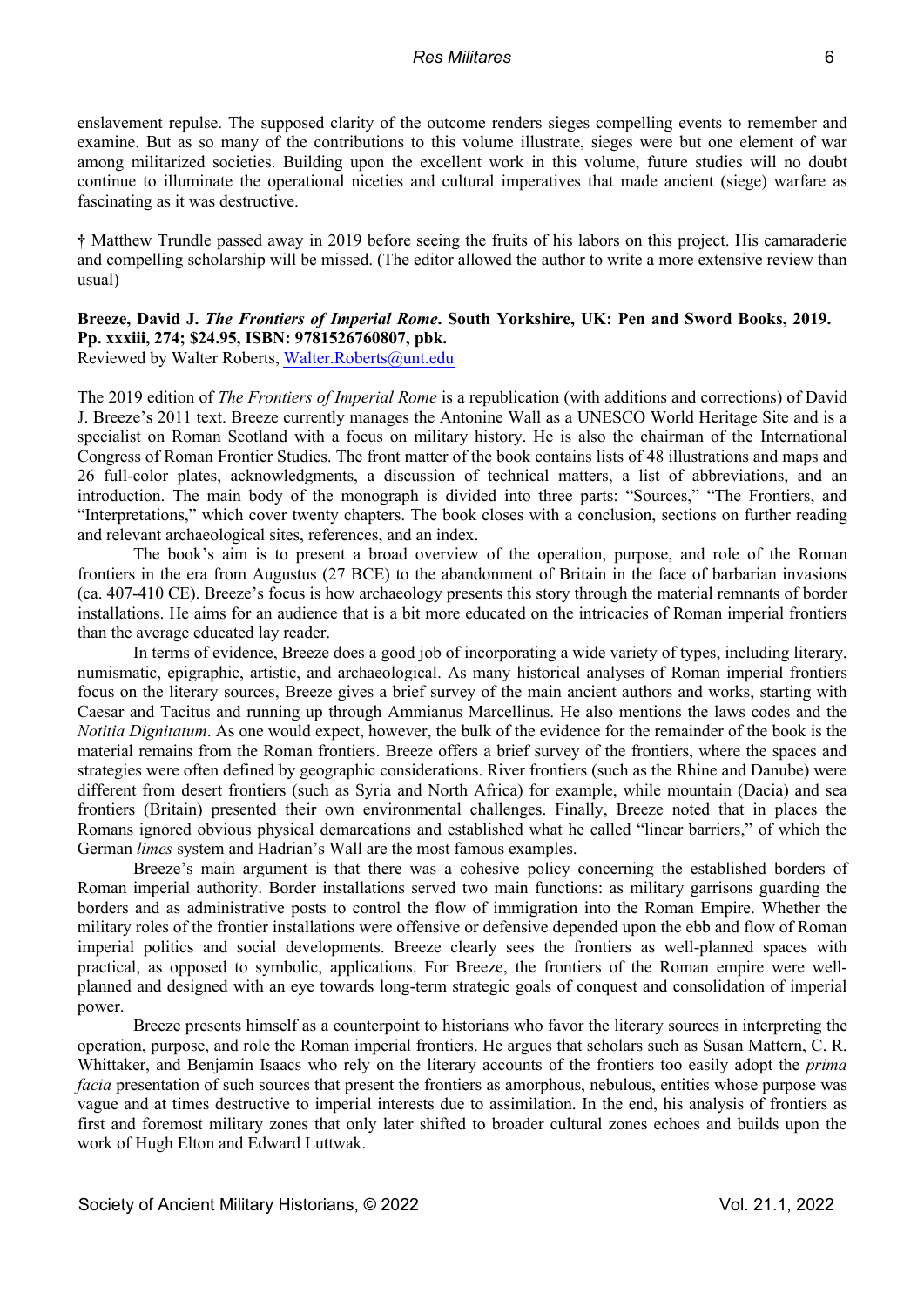*The Frontiers of Imperial Rome* is an excellent survey of the current state of scholarly debate on Roman imperial frontiers. It is suitable for the lay reader with a solid foundation in Roman history, advanced undergraduate students, and graduate students in the field. The emphasis on the material evidence is a nice counterbalance to more traditional interpretations of the Roman frontiers during the imperial era, which tend to favor the often imprecise narrative given by the literary sources. Breeze does a god job of showing how the material remains in frontier regions were designed with the idea of form following function, with that function being a military presence to advance the interests of Roman imperial authorities. Breeze's presentation of the Roman imperial elites as coherent, long-term strategists and planners, does however, lead one to question how and why they did not foresee the cultural consequences of their frontier strategies. This is not a criticism, but rather a sign of a book well done and an argument well presented.

# **Hoyos, Dexter.** *Carthage's Other Wars: Carthaginian Warfare Outside the 'Punic Wars' Against Rome***. Barnsley, UK: Pen & Sword Books, 2019. Pp. 256; ISBN: 9781781593578.**  Reviewed by Juan Strisino, JStrisino@aol.com

Scholars and students of ancient history know about the Punic Wars (Punic being the Latin term used to denote Carthaginian). These were three large-scale confrontations fought between Rome and Carthage from 264 to 146 BCE. Hitherto, Carthage had been establishing its empire and had become the leading power in the western Mediterranean basin. In pursuit, though, was the expanding Roman Republic. Conflicts of interest ensued, making war between the two inevitable. There are many modern accounts devoted to the Punic Wars (see *A Companion to the Punic Wars* ed. D. Hoyos, 2011 with bibliography), but little, at least in book format, dedicated to Carthage's 'other' campaigns. Here is where Hoyos, a leading exponent of Carthaginian history, offers the first full length study. The book has four main topics: "How that empire was achieved, what sort of people the Carthaginians really were, how they fought their wars, and who were the enemies in the centuries before Rome…" (xviii). Through careful and detailed sifting of the primary evidence, Hoyos has delivered on all counts.

There are ten chapters each subdivided, five maps, seventeen listed plates, a conclusion, a bibliography, endnotes and an index. Chapter One explores the sources. It shows that we mainly depend on Greek and Roman writings with some Carthaginian fragments and very little evidence from archaeology. Chapters Two and Three are context setting. The author lays out the case for Carthage's Phoenician foundations (late ninth century BCE) and its political and cultural influences up to it reaching its republican status. They achieved this through trade and business (mainly seaborne) dealings by its merchants and landowners with its neighbours (in north Africa), friends and foes (Greeks and Romans). Hoyos then moves on to outline Carthage's military developments. He discusses how it built its armadas, followed by the growth of its ground forces and its defences. In these two succinctly evaluated chapters, Hoyos demonstrates how, from humble beginnings, Carthage began establishing itself as the dominant empire in the region.

Chapters Four through to Ten turn to the military phases of Carthage's achieved supremacy. The approach is chronological. In the analysis offered, Hoyos introduces the reader to three centuries of non-Roman wars, some of which fell between her contests with Rome. These include belligerent and defensive clashes, for example, against the Phocaeans of Alalia down to the nuisance of Pyrrhus. Carthaginian leaders did not always make for very competent generals. Hence, men like Malchus, Mago and Hamilcar Barca were capable. In contrast, Himilco in the siege of Syracuse in 396 and Bomilcar's clash with Agathocles, were liable and desperate. Analysis also centres on armies/navies, states and enemies involved, battles, defeats, negotiations and peace. With the Greek city states of Sicily, primarily Syracuse under its tyrants Dionysius the Great and Agathocles, Carthage encountered some resolute opponents. In North Africa, Sardinia and later in Spain she won and lost significant battles. In Spain particularly, Carthage encountered determined resistance from Tartessians and Celtiberians. Eventually, however, these were no match for the Carthaginians. In one incident, for example, Hamilcar Barca laid siege to a hilltop where the Iberian lord, Indortes, had retreated. Hamilcar captured Indortes, exercised his brutality on him before crucifying him. However, he also released 10,000 of his men. The Carthaginian message was clear: it was not to be messed with, but would be a fair friend of those who cooperated with it. Hoyos' account demonstrates just how much Carthage's military aided the achievement of its superpower status prior to Roman intervention.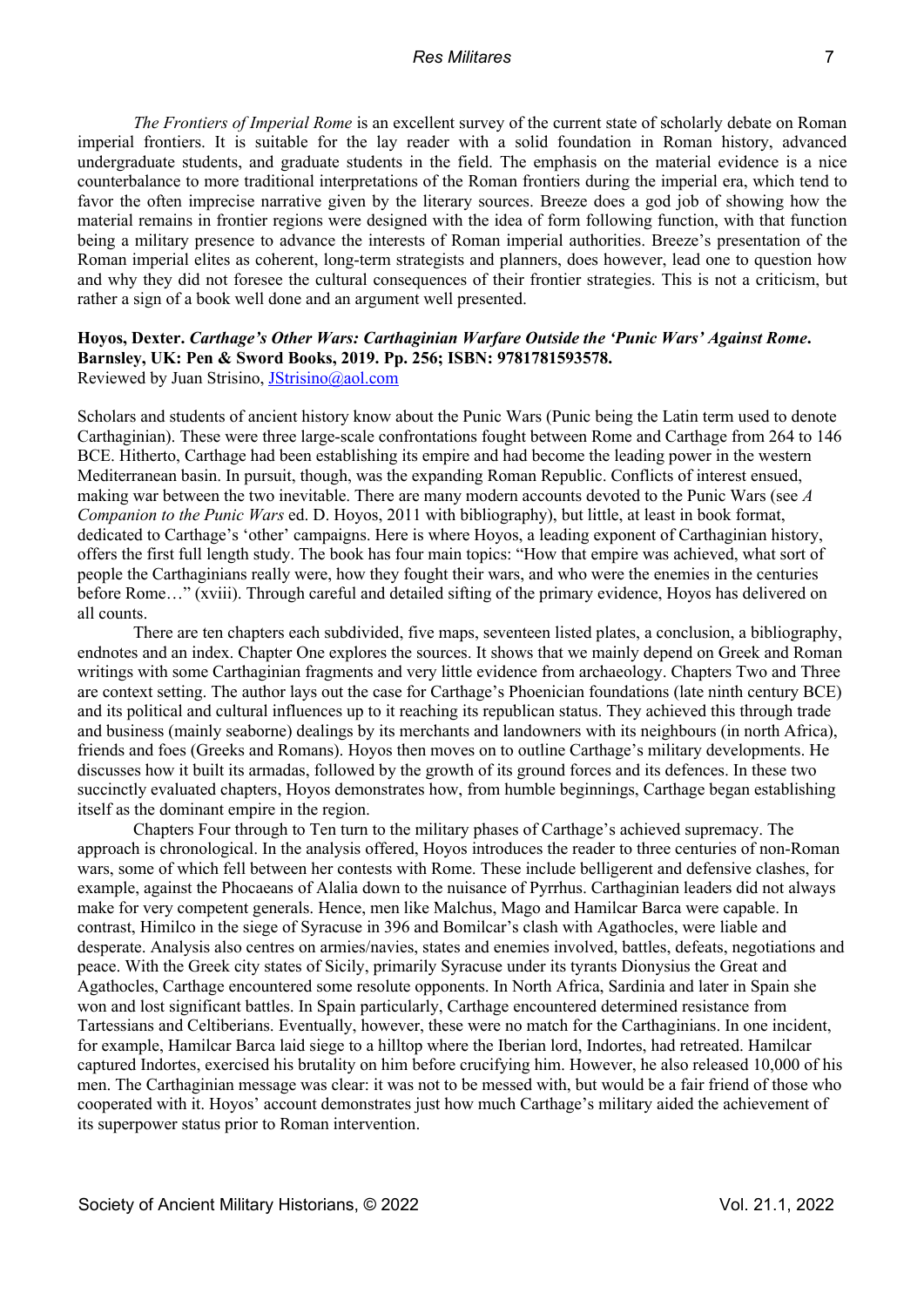Hoyos' has written and edited a great deal about Carthaginian history and this places him in a strong position to detail, collate and explicate the military history of Carthage's 'other' wars. The result is an impressive study and Hoyos' command and negotiation of the sources is comprehensive and astute throughout, particularly as the sources are so often inconsistent and unclear. He has also shown that contrary to ancient and modern opinion, Carthage was not just a commercial state and a maritime power prior to her engagements with Rome but that she was a military power which had fought and prioritised many wars on land with more victories. Hoyos highlights that Carthage was self-confident, cautious, prepared to coexist, but vigorous where diplomacy failed. Possibly not written for the average reader in mind, this book will be a great addition for scholars, graduates and undergraduates engaged in Carthaginian/military studies. An outline chronology and a glossary of select personalities and their affiliations would have been useful for the uninitiated. The benefit of this study is to demonstrate that Carthage did not only engage Rome in war, but that it had also fought against different enemies. It is certain to spark further debate and will be the current standard reference.

# **MacDowall, Simon.** *The Goths: Conquerors of the Roman Empire***. South Yorkshire, UK: Pen and Sword Books, 2017. Pp. xvii, 161; \$34.95, ISBN: 9781473837645, hdbk.**

Reviewed by Walter Roberts, Walter.Roberts@unt.edu

Simon MacDowall is a non-academic historian whose accomplishments include stints in the Canadian military, the United Nations diplomatic corps, and the United Kingdom civil service. His 2017 work, *The Goths: Conquerors of the Roman Empire*, contains 39 full-color plates, nine maps, eleven chapters, 4 brief appendices giving a timeline and lists of relevant Gothic kings and Roman emperors, a bibliography, and an index. The organization is a straight chronological narrative from the first known appearance of the Gothic peoples in literary sources in the third century CE until the end of the Gothic Wars in the late sixth century CE.

The title *The Goths: Conquerors of the Roman Empire* suggests to the reader what they might be getting—a monograph that is the story of the Goths as conquerors of the Roman Empire, rather than peaceful settlers who took advantage of the collapse of an overburdened imperial system. The intended audience for the book seems to be educated lay readers who are military or Roman history enthusiasts. MacDowall, however, pulls a bait and switch. Under the guise of a traditional military-campaign narrative about Gothic and Roman relations, the author interjects the more recent scholarly analysis that the Goths (and by implication, the larger "barbarian" incursions of this period) were part of a more complex process whereby the Roman imperial system was breaking down due to both internal and external pressures. In the end the Goths and their successful creation of two successor kingdoms were part of a gradual transition to a positive new world order rather than a catastrophic break with the Roman past that plunged Europe and the Mediterranean world into the so-called "Dark Ages." MacDowall in particular emphasized how the Goths were often allies of the Romans in their role as *foederati* troops. The evolution of the Goths from mercenaries under Roman command to self-sufficient war bands that gained their political and territorial autonomy was a mirror of the overall decline and transition of the Roman imperial system. More specifically, the Goths provided a stabilizing force for the populations of former Roman territories facing a vacuum of power once the imperial system collapsed in Europe by the end of the fifth century.

In terms of evidence, MacDowall relies on modern translations of the literary corpus of the period. He relies heavily on Ammianus Marcellinus, Procopius, and Zosimus for the fourth and early fifth centuries, while switching to authors such as Sidonius Appolinaris, Gregory of Tours, Cassiodorus, and Jordanes for the later parts of the narrative. Overall, he presented and interpreted the sources in a fair way. I was disappointed, though, with the lack of information about from which modern editions of the literary sources he pulled his copious quotations. In addition, given the audience and nature of the book, it was not surprising that MacDowell gave the material evidence, including numismatic, epigraphical, and archaeological sources, very little consideration. He did provide a hint of the wider variety of the types of evidence available for this subject in his gorgeous color plates depicting frescos, military paraphernalia from the period, jewelry, and inscriptions.

In terms of modern scholarship, MacDowall comes down firmly in the camp of the Goths as one of the replacements for the vacuum in civil, military, and political authority left behind in Europe by the disappearance of Roman imperial authority. While not as rosy in his assessment of the Goths as say Patrick Amory, Peter Brown, or Peter Heather, one can still put MacDowall in the "assimilationist" camp. He does not at all subscribe to the view of the Goths as rampaging, conquering, "barbarians" who destroyed the last bastion of civilization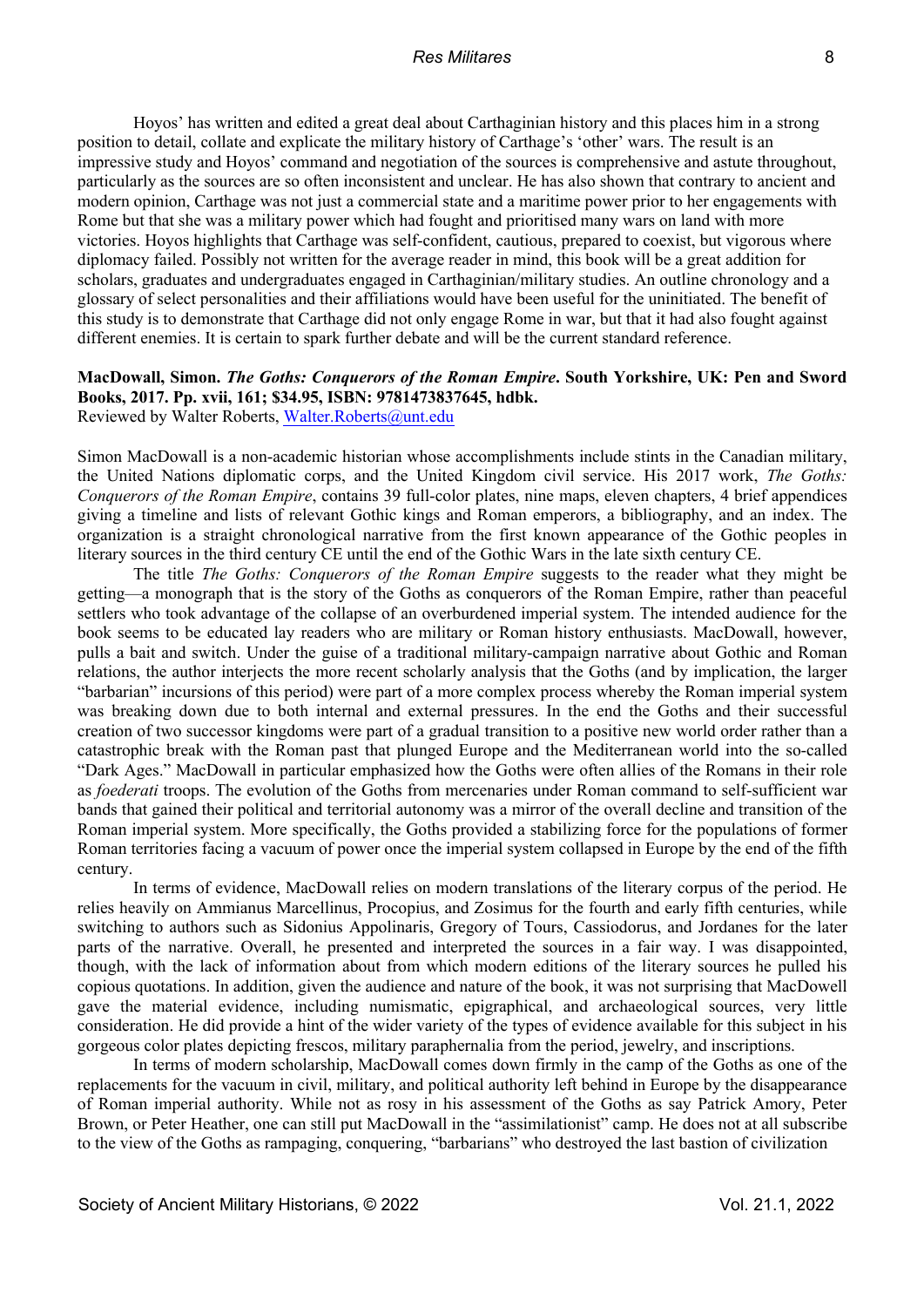that Europe would see for almost 1,000 years put forward by authors such as Bryan Ward-Perkins, J. B. Bury, and (of course) Edward Gibbon. His more nuanced understanding of this whole issue is more akin to Ralph Mathisen and Thomas Burns.

*The Goths: Conquerors of the Roman Empire* by Simon MacDowall is a nice introductory text on the role of the Goths in the end of Roman imperial rule in Europe for an educated lay audience. His interpretation of the Goths and their establishment of politically autonomous territorial kingdoms in the areas of Roman Spain and Italy from the fourth to the sixth centuries CE is supported by primary sources and the most relevant current secondary scholarship. He straddles the fine line between those scholars who see transition and assimilation and those who present a picture destruction and fragmentation. As such, I would seriously consider using this text in my upper level undergraduate courses that I teach on this period as a way of introducing students to both the narrative of events and the issues of modern interpretation on the end of Roman imperial rule in Europe.

# **Schmitz, Michael.** *Roman Conquests: The Danube Frontier***. South Yorkshire, UK: Pen and Sword Books, 2019. Pp. xxi, 149; \$39.95, ISBN: 9781848848245, hdbk.**

Reviewed by Walter Roberts, Walter.Roberts@unt.edu

*Roman Conquests: The Danube Frontier*, by Michael Schmitz, continues a trend in recent scholarship concerning the Roman imperial frontiers that reinforces the notion of these spaces as primarily zones of military concern. Michael Schmitz is a specialist on Roman Dacia at the University of Melbourne in Australia who is. His latest work contains a list of illustrations, acknowledgements, and an introduction in the front matter, followed by ten chapters covering the Danube frontier from the First Illyrian War (230 BCE) to the death Marcus Aurelius (180 CE), ending with a concluding chapter, a reference section, a bibliography, and an index. The intended audience seems to be a broad, well-educated lay reader who wants a succinct overview or Roman attitudes and military operations on the Danube frontier during the first two centuries of the Roman Empire.

Schmitz paints the Roman elites as unabashedly expansionistic and suggests that their experiences in establishing a frontier along the Danube were reflective of Roman imperial policy as a whole. His basic argument is that up until the reign of the emperor Hadrian, the Romans used the Danube frontier as a forward staging area to expand their territory. The culmination of this process was the conquest of Dacia under the emperor Trajan in two successive campaigns in the early second century CE. Then internal political and economic developments led to a more defensive strategy on the frontiers, and the subsequent growth of the military budget to fund increased troop numbers only accelerated this process.

In terms of evidence, Schmitz relies on the usual literary corpus, with Polybius, Appian, Tacitus, and Cassius Dio being the most notable. In addition, he liberally uses Trajan's Column and archaeological finds of weapons (such as the Dacian *sica* and *falx* blades) and defensive fortifications. He tends to take the sources at face value, which is not necessarily a bad methodology, but in doing so, he leaves the uninformed reader with the impression that this is the only way to view the sources. For obvious reasons (source material and personal interest of the author), most of the book focuses on Dacia as representative of Danube frontier cultures, but again this could leave the reader with only a passing knowledge of the period with a mistaken impression.

One of the more intriguing arguments that Schmitz makes is that Dacian weaponry and defensive fortifications drove technological developments in Roman armor and siege warfare. The Roman soldiers began to wear mail and scale armor in place of the old, segmented armor in the face of the Dacian use of the brutal, hacking *falx* blades, while the Dacian mastery of mountain fortifications forced innovations in Roman siege warfare. Ironically enough, this analysis seems to support an argument of the frontier zones as regions of symbiotic assimilation as well as conflict between Romans and "barbarians."

This book firmly fits in mold of recent scholarship that reinvigorates Edward Luttwak's influential argument of a Roman "Grand Strategy." In this interpretation, the Roman elites in the period after Augustus formed a pseudo-modern imperial regime based upon territorial expansion. This expansionistic policy established the frontiers as forward bases for offensive military action, but when expansion became impractical due to overextension of resources, the frontiers became zones of defense and consolidation. This book thus falls in line with recent scholarship from the likes of David Breeze and Hugh Elton and is in opposition to (or at least debate) with scholars represented through the works of C. R. Whittaker and Susan Mattern.

Although relatively short, Michael Schmitz's *Roman Conquests: The Danube Frontier* contains much useful information and insightful analysis. This is an excellent introduction to recent trends in scholarship on the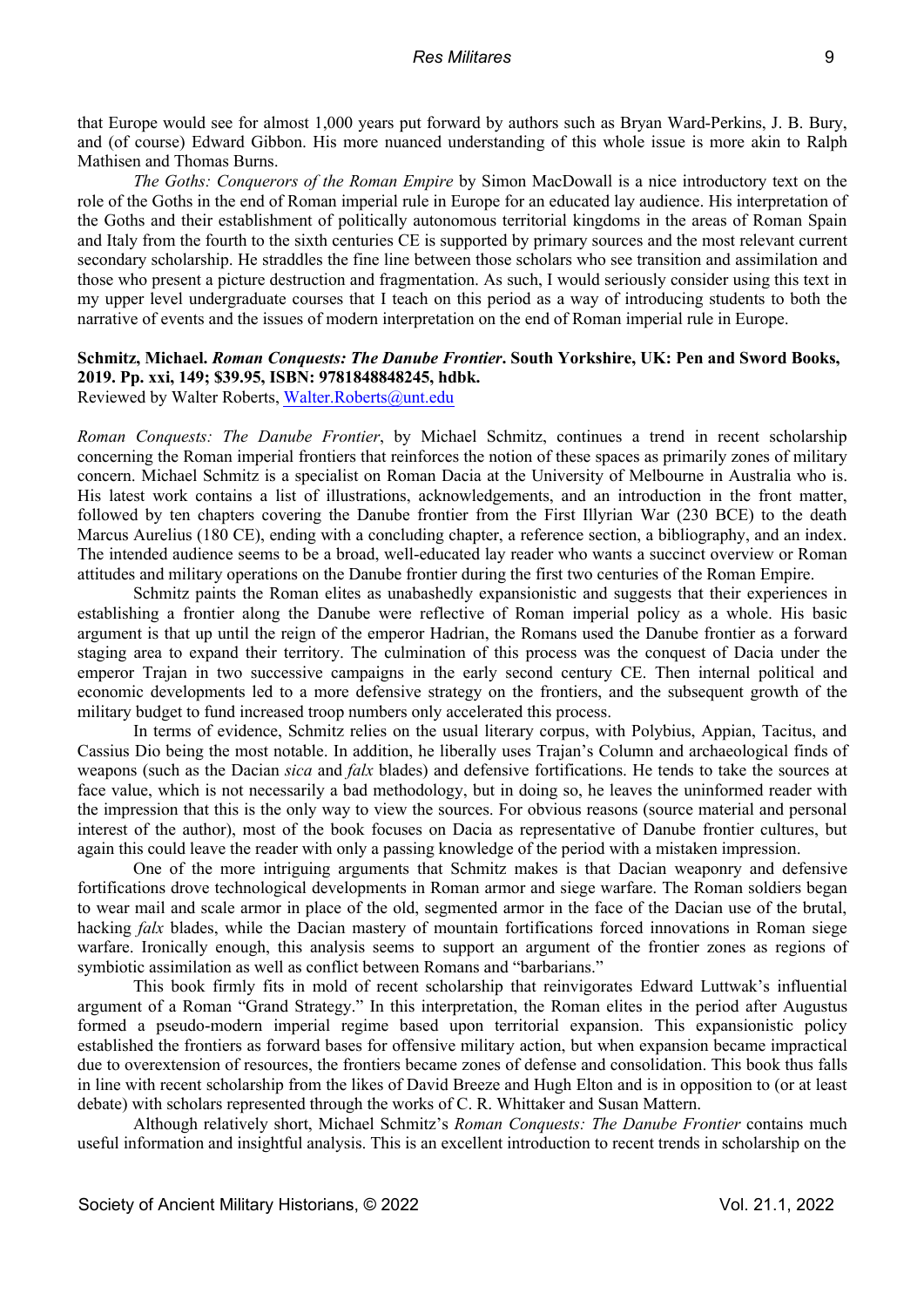Roman imperial frontier studies through a case study of Roman actions on the Danube frontier. In the interest of capturing a broader audience, Schmitz's analysis is at times simplistic, but a closer reading of the text reveals an awareness of the complexity of Roman frontier studies. It is refreshing to see an author recognize that analyses of these frontier zones as either exclusively military zones or exclusively zones of cultural assimilation do not have to be mutually exclusive. I would highly recommend this book to any undergraduate or graduate student interested in Roman frontier studies of Roman military history.

# **Manning, Sean.** *Armed Force in the Teispid-Achaemenid Empire. Past Approaches, Future Prospects***. Stuttgart: Franz Steiner Verlag, 2021. Pp. 437. ISBN: 9783515127752, ppbk.**

Reviewed by John O. Hyland, john.hyland@cnu.edu

The study of the Achaemenid Persian military suffered from comparative neglect long after the development of robust scholarly approaches to the empire's larger history. Almost a quarter century ago, Pierre Briant remarked that this part of the field was "lagging behind," and lamented the lack of a "comprehensive monograph on the Achaemenid armed forces, their composition, the methods of their recruitment, their financing, their command structure, or their fighting tactics" (p. 107 in K. Raaflaub and N. Rosenstein (ed.), *War and Society in the Ancient and Medieval Worlds*, 1999). Sean Manning's *Armed Force in the Teispid-Achaemenid Empire* is the first full-length book to take up Briant's challenge, and while it does not pretend to fully comprehensive coverage, represents a welcome step forward in the study of military dimensions to one of the ancient world's largest and most influential empires.

Manning opens with a historiographic overview and critique, highlighting problematic treatments of Persian warfare by Classicists who failed to contextualize Greek accounts through Ancient Near Eastern evidence or specialist literature, whereas many emerging scholars of Achaemenid Studies in the late 20<sup>th</sup> century deemphasized military history based on Hellenocentric narratives. Manning recognizes the continuing importance of Greek historiographic testimonia, but stresses the methodological necessity of comparison with the Achaemenids' better-documented Near Eastern predecessors. The contextual application of Assyrian and Babylonian evidence is an important element in current approaches to Achaemenid Studies (see B. Jacobs and R. Rollinger (ed.) *A Companion to the Achaemenid Persian Empire*, 2021), and Manning's facility with Assyriological scholarship shines through his introductory sketch of the Assyrian military dynamics which prefigured those of the Persians.

Plunging into the methodological challenges of the diverse Achaemenid evidentiary corpus, Manning devotes three chapters to studies of how to approach military material in the royal inscriptions, Babylonian economic documentation, and archaeological materials. In close readings of the Cyrus Cylinder and the Behistun (Bisotun) inscription, he stresses textual agenda and audience, explaining narrative strategies that excluded details of army sizes and tactics in favor of scripted illustrations of military and political supremacy through divine favor. The chapter on soldiers' perspectives ably surveys the evidence for military service obligations within the rich corpus of materials from the temple and entrepreneurial archives from the Neo-Babylonian and early Achaemenid periods. The archaeological chapter surveys relevant material region by region, offering insights on many points of detail (such as an enlightening discussion on iron composition and smelting techniques employed in the manufacture of swords and spearheads).

A climactic chapter applies rigorous scrutiny to modern reconstructions of Achaemenid battle methods. Here Manning displays his facility not only with Classical scholarship, but also in the global history and historiography of armed conflict. He unravels the origins of persistent myths about Persian combat techniques, notably explanations of early successes as the product of massed archery and cavalry dominance, which he traces to Orientalizing equations with much later Mongolian or Turkish military practices. Manning's alternative approach, following Christopher Tuplin's exhaustive study of the evidence for cavalry (in G. Fagan and M. Trundle (ed.), *New Perspectives on Ancient Warfare*, 2010), argues that horsemen played only limited roles in early Achaemenid battles. Instead, he develops a more plausible model of infantry combat, incorporating not only archers' volleys but also decisive attacks by formations of spearmen, whose capabilities have been underestimated in many studies due to excessive trust in Herodotean claims of "short" Persian spears that are contradicted by much of the Achaemenid visual evidence. Provocatively, Manning posits a comparison with eighteenth-century European linear tactics, in which infantry formations alternated between periods of stationary firing and bayonet assaults to break the enemy lines; while careful not to press the parallel to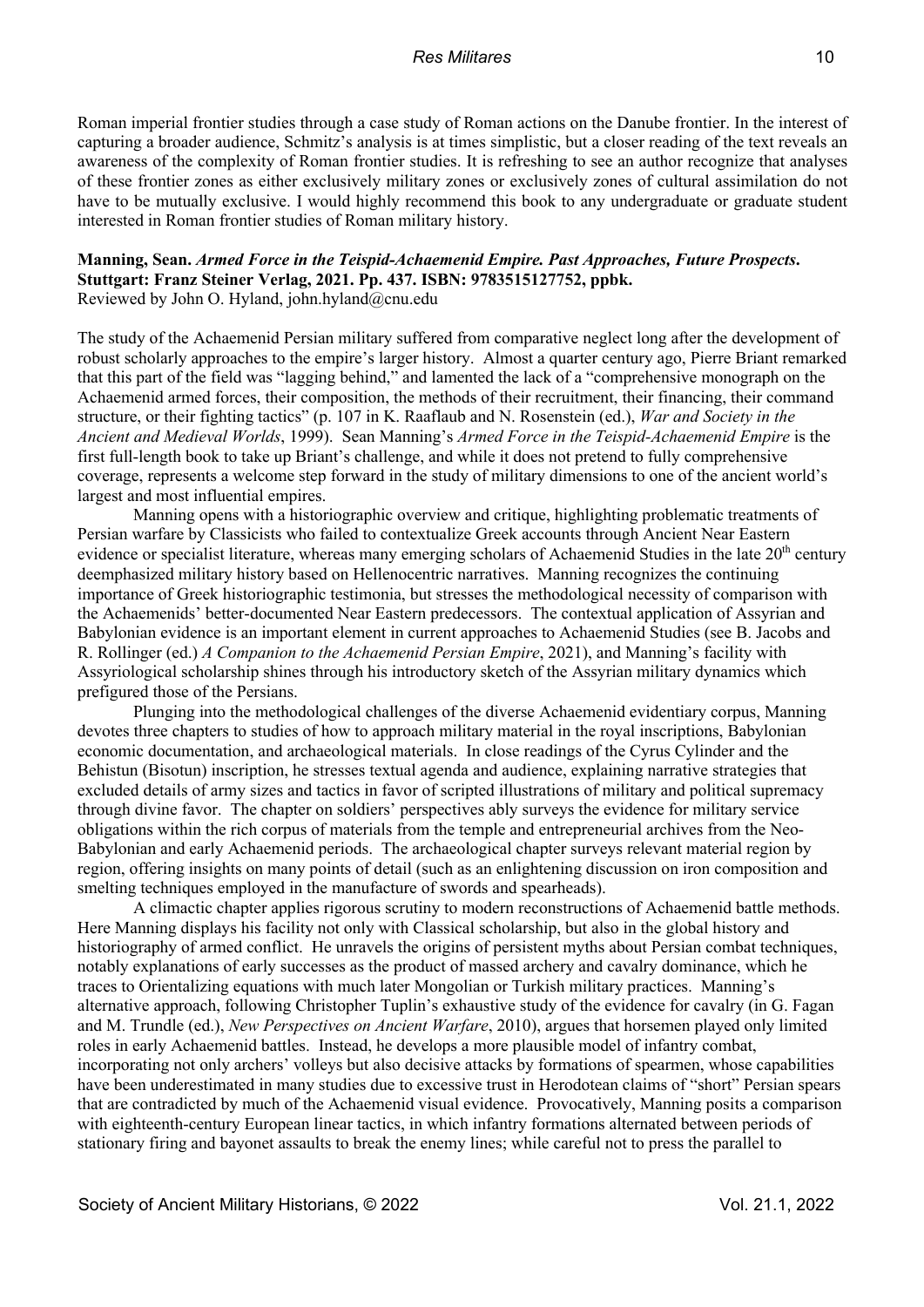anachronistic extremes, he points out that tactical models rooted in combinations of ranged and close infantry combat can offer more suitable comparanda than those rooted in simplistic conflation of "Eastern" military systems. Later sections explore other selective case studies, using Mesopotamian evidence to contextualize Greek accounts of siege methods and chariot usage, and applying Hellenistic and Roman comparisons to posit more realistic bases for the infamously exaggerated sizes of Achaemenid field armies in the Greek histories.

Although Manning's book does not aim at comprehensive survey, the lack of attention to the standing armed forces at the empire's heart does remain an unfortunate omission. While he attributes his reluctance to discuss the famous "Immortals" to the difficulty of connecting Greek accounts with internal evidence, this downplays the potential for reassessment of this topic through institutional comparison with Assyrian palace armies and consideration of documentary evidence for Neo-Elamite and early Achaemenid "spear-bearers," connected with the court and administration in the Susa Acropole and Persepolis Fortification archives (see W. Henkelman in *ARTA* 2002.007). Without discussion of this central component, readers may come away lacking a strong sense of Persia's overarching military structures, in contrast with the strong introductory overview of the Assyrian armed forces. But apart from this gap, Manning's book is largely successful, offering shrewd reassessments and paths forward for many aspects of Achaemenid military studies. It will prove an essential resource for students of Persian armies, campaigns, and their historiographic representations, and raises great expectations for Manning's future contributions to the field.

## **Coşkun, Altay (ed).** *Ethnic Constructs, Royal Dynasties and Historical Geography around the Black Sea Littoral***. Geographica Historica 43. Stuttgart: Franz Steiner Verlag, 2021. Pp. 381. ISBN: 978-3-515- 12941-1.**

Reviewed by Miroslav Ivanov Vasilev (Institute of Balkan Studies and Centre of Thracology, Bulgarian Academy of Sciences), miroslav.vasilev@balkanstudies.bg

The volume, dedicated to the lasting scholarship and singular humanity of Heinz Heinen, is divided into four major parts. The first part – "Studies in Group Identity and Ethnicity Constructs around the Ancient Black Sea Coast" – consists of five papers. Valentina Mordvintseva presents Michael Rostovtzeff's world view on 'Iranians' and 'Sarmatians'. She notes that his ideas about the role of the Iranians and Sarmatians in the cultural history of southern Russia were influenced by concepts popular in his days e.g., the conception of constant movement of people from east to west and the results of that migration. Mordvintseva points out that although incompatible with much more differentiated modern models for cultural transfer, Rostovtzeff's ideas are still influential and prevail in current archaeological literature. In her view, the increase of the 'Iranian influence' on the cultures of the northern Black Sea region in the first century BCE was not a result of invasions of new tribes from the east but was rather a result of strengthening the connections of local elites with the Parthian elites in Iran and its satellites. Joanna Porucznikstudies cult and funerary practices in Olbia and its *chora*. She attacks "the traditional ethnic-oriented methodological approach" which "has its serious limitations in the study of ancient world" and advocates for "a distinction between ethnicity and cultural identity" which "allows for the analysis of cross-cultural objects and traditions without unnecessary attempts to attribute them to a given *ethnos*." As for religious practices, basing her arguments on the worship of cults in Olbia and its *chora* and in Chersonesus and its *chora*, Porucznik challenges Polinskaya's view that there was no distinction between urban and rural spheres in Greek religion. She also notes the important role of the Orphic-Dionysiac cult in expressing the city's unity and the new importance the cults of Achilles and Apollo in Olbia gained during the Roman period. Philip Harland discusses different ancient views on ethnic hierarchies. The accent is put on the place of Pontic peoples in the ethnic hierarchy as presented in ancient ethnography. He demonstrates that the majority of Greek authors placed Pontic peoples low on the vertical and only few others such as Ctesias and Ephorus offered alternatives. Marta Guzmán focuses on some responses of local populations to Greek settlers: cases in which the locals changed their attitude (from positive to negative) towards the settlers as well as further aspects of the Greek presence among local populations (e.g., attraction of the Greek way of life, Greek prestige objects, writing and cults, etc.). She arrives at the conclusion that Greek colonization introduced not only new opportunities but also new dangers and potential instability in the daily life of the local populations. In the last paper Alexandr Podossinov presents polarized ancient views (especially Strabo's) on the Scythians.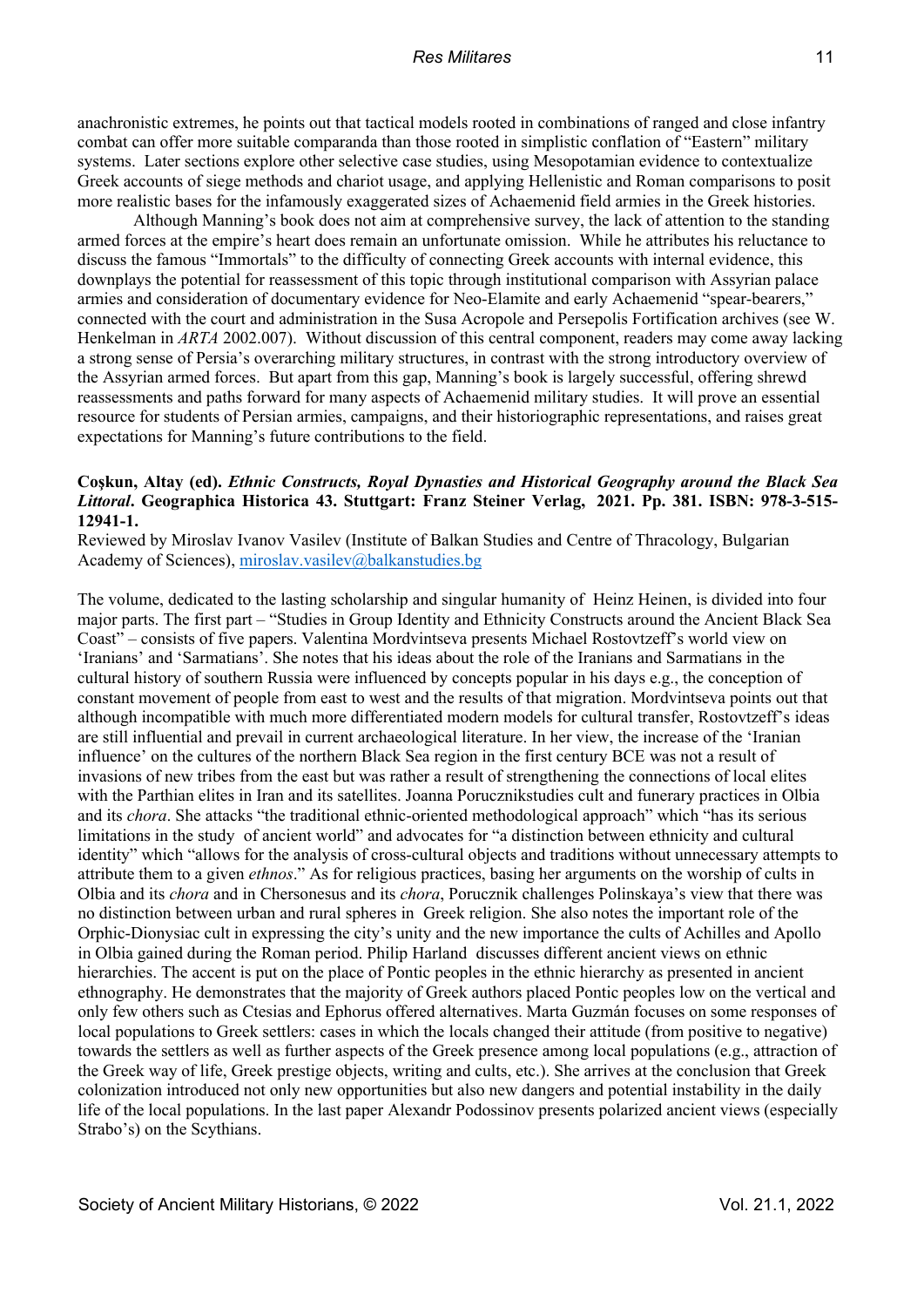The second part – Studies in the Royal Dynasties of Pontos and the Bosporan Kingdom – consists of four papers. Madalina Dana shows that the Bosporan kings aimed to present themselves as perfect Hellenic rulers which can be seen in their political piety, cultural patronage,their role as benefactors and admirers of Greek culture, etc. Germain Payen traces the political changes in the Black Sea region in the aftermath of the Peace of Apameia (188-179 BC). Luis Pastor demonstrates how Pharnaces II represented the Persian conception of kingship in the Bosporan kingdom as well as in the Pontus: he wore a tiara before his subjects in the Bosporus and named one of his sons Darius, he adopted the title Great King of Kings and ordered the castration of boys of Amisus, he used Scythian chariots in military operations and probably started the construction of the unfinished monumental tomb of Amaseia (non-Hellenic design andplaced inside the rock). At the same time, he did not ignore his Hellenic genealogy as evidenced by his coinage. In their lengthy paper Altay Coșkun and Gaius Stern reject the view that queen Dynamis and prince Aspurgus visited Rome and were depicted on *Ara Pacis Augustae* (13/9 BCE).They point out that no ancient source mentioned such a visit and that Agrippa needed her in the Bosporan kingdom in and after 14 BCE to support her husband Polemon. As for the *Ara Pacis*, they think that the woman identified as Dynamis was most likely one of Agrippa's daughters, perhaps Vipsania III, while the boy was a Parthian prince.

The third part – Studies in the Historical Geography of Pontos and Kolchis – consists of three papers by Altay Coșkun. The first deals with Deiotarus Philorhomaios's territorial possessions. He had enlarged his kingdom thanks to Pompey (Strabo 12.3.13). According to Coșkun,he ruled over his inherited Galatian tetrarchy, the Eastern Pontus from Gadilonitis to Acampsis (without Amisus) and over the mountain tribes of the Paryadres and Scydises as far as Lesser Armenia. Moreover, his power was extended into Colchis. The second identifies the eleven city-states that Pompey added to Bithynia (Strabo 12.3.1): five old (Heracleia, Tieion, Amastris, Sinope and Amisus) and six new (Abonuteichus, Pompeiopolis, Neapolis, Magnopolis, Diosopolis and Nicopolis). The sixth plus Megalopolis and Zela were Pompeius' eight new foundations mentioned in sources (App. *Mith*. 117; D.C. 37.20.1-2). The last is devoted to the location of the sanctuary of Leucothea (Strabo 11.2.17-18): suitable candidates are the so-called 'Green Cape which 'now hosts the Batumi Botanical Garden' and Tsikhisdziri, 'whence the Kolchian Plain begins' (based on mythical implications of the cult, topographical of Strabo's account and historical of the topography).

The fourth part – Cultural Change in Late Antiquity – consists of two papers. Dan Ruscu's concerns Christianity and urban changes in late Roman Scythia Minor. He shows that changes in the city landscape (Tomis, Callatis, Istrus and Tropaeum Traiani) until the sixth century AD were influenced largely by other factors than Christian architecture (as wildly believed) which flourished at the end of the fifth and the beginning of the sixth centuries AD. In the last paper Hugh Elton holds the opinion that in deciding which crop to plant ancient farmers peopling the southern Pontic coast were dependent on many factors, the most important of which were political changes rather than, as has been suggested, climate change.

The volume is well edited and all papers contribute usefully to the topics they discuss and the volume as a whole. The book is a welcome addition to recent work on the region and is recommended.

## **Gabriel, Richard A.** *Great Generals of the Ancient World. The Personality, Intellectual and Leadership Traits That Made Them Great***, Barnsley, UK: Pen & Sword Books, 2017. Pp.327; £25, ISBN: 9781473859081, hdbk.**

Reviewed by Korneel Van Lommel, University of Antwerp, korneel.vanlommel@gmail.com

In search of great generals of the ancient world, Gabriel lists a set of criteria to answer following questions: 'What makes a military leader great? Of the thousands of officers who served in history's armies, why is it that only a few are remembered as remarkable leaders of men in battle?' (p.1) Factors relevant to the success of great commanders are the historical circumstances in which he must act and his personal qualities and characteristics. Only challenging times provide opportunities for a commander to stand out from the rest, argues Gabriel. Then he continues to explain all traits of personality and character of memorable military leaders. Those include intelligence and a good education, a good understanding of the political dimension of war, the capability to create military innovation and a strong mind and strength of purpose.

Based on these criteria Gabriel spends the next nine chapters to an equal amount of great commanders. His list of commanders is diverse in matter of time and culture: Thutmose III of Egypt, Moses, Sargon II the Great of Assyria, Philip II of Macedon, Scipio Africanus, Hannibal Barca, Julius Caesar, Marcus Agrippa,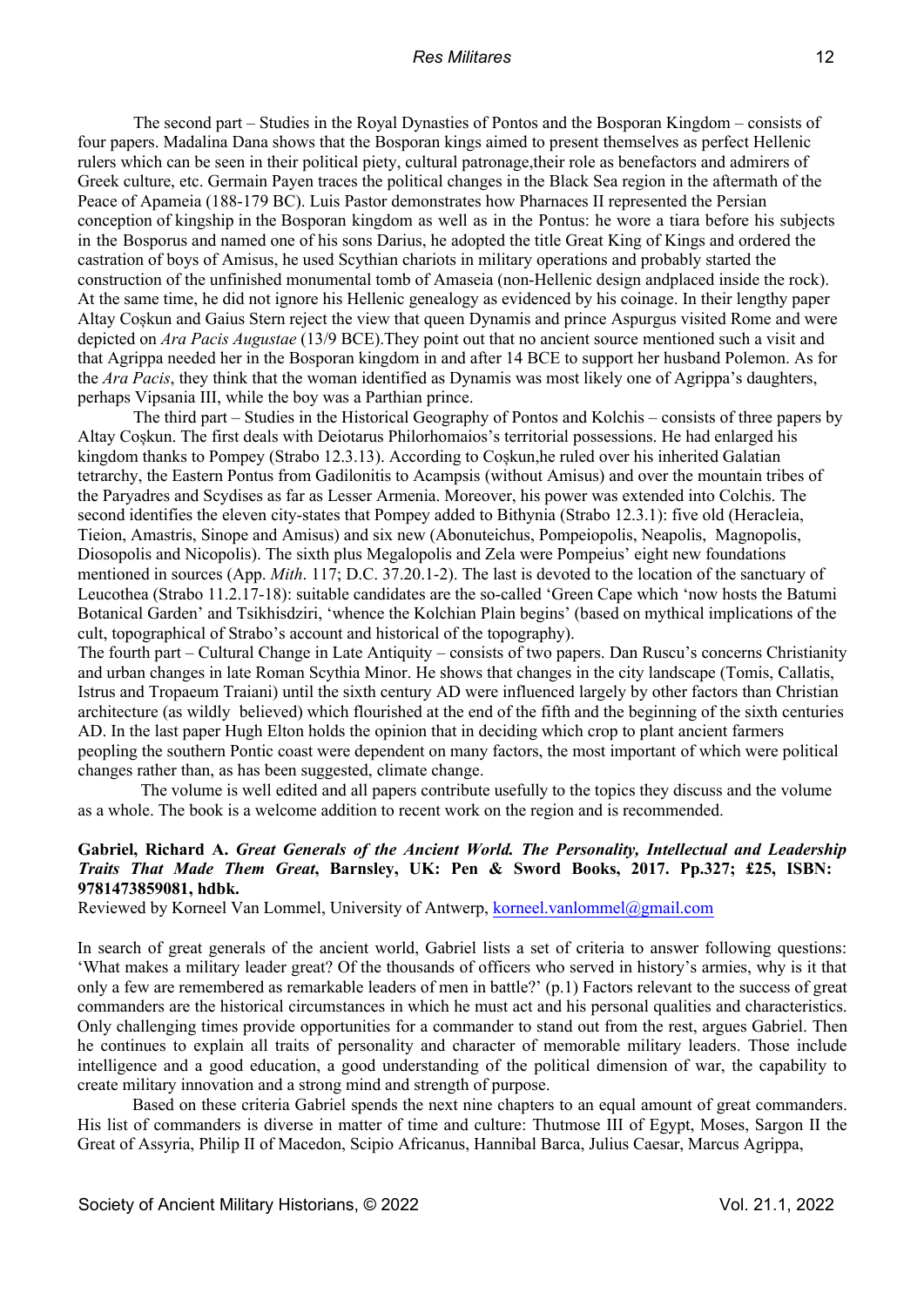Muhammad. The eleventh and final chapter is titled 'Why Not Alexander?' in which he argues why Alexander was not a great general despite the large territory he conquered in a short period of time.

In his introduction chapter he closes with a short reflection on this selection of military leaders. He acknowledges that any attempt to list a top 9 of greatest generals will be subject to objections. Some will argue the list is incomplete or might object some of the choices he made, a topic I will deal with further on this review. His main argument for his selection is his forty-two years of studying and writing military subject in antiquity, not a convincing argument, I would argue.

The rest of the monograph is problematic for a number of reasons, so I will restrict myself to the main issues. The most important critique I have to offer to publication is a lack of critical analysis of the source material. A historiographical work should not limit itself to a paraphrase of the ancient sources. Instead it should engage with the evidence supported by insights of modern literature. For example, the chapters on Sargon II the Great and Caesar are mainly based on sources written by the generals themselves. For Sargon, Gabriel bases his information on the royal inscription and the so-called Annals of Sargon. For Caesar, he summarizes the writings of the Roman general: The Gallic War and The Civil War. It comes as little surprise these sources are exclusively positive, an aspect not mentioned by Gabriel. Certainly for Caesar, one can find other evidence that contradicts the general's polished narrative. Unfortunately, Gabriel has not incorporated them in his work. As a result, all chapters except the final one on Alexander are almost hagiographic of nature.

For the chapters on Moses and Muhammad, Gabriel has to rely solely on religious texts. Nowhere does he justify why these text should be read has historical accounts. Gabriel simply ignores the symbolic nature of these texts. They are, as he puts it, to be read as an after-action report (p.39). The rare occasions where Gabriel does doubt the reliability of the ancient sources are concerned with the numerical aspect of military forces, though he does this only sporadically.

In the final chapter, Gabriel takes a controversial viewpoint by not including Alexander in the list of greatest generals. Even in antiquity Alexander was considered as one of the great. His main critique on Alexander is that the Macedonian general deserves no credit for his victories because these were only possible thanks to his father, Philip II of Macedon. For example, it was Philip who brought innovation to the army and Alexander merely made use of it. Some of the campaigns made no strategical sense, like his Indian campaign. And Gabriel criticizes Alexander for his 'Soviet policy of migratory genocide' (p.273). Finally, Alexander made no arrangements for his succession which made his empire fall apart. Though one can agree with much of these arguments, they also apply to generals that did made it to his list of greatest generals. Take for example Caesar. He made no remarkable military innovations, his campaign in Britain was strategically flawed, he slaughtered thousands of people while violating Roman war ethics and after his assassination he left Rome in chaos, on a brink of another civil war. It is puzzling why Gabriel did not see these parallels.

To conclude, I would not recommend the purchase of this book. The reader will not become more familiar with the historicity of these 10 generals. Suggestions for further reading will not be easily found. The bibliography is for the most part outdated, as most publications date from the previous century. As a consequence, a lot of recent and insightful scholarship from which the author might have benefited, is left unmentioned.

# **Potter, Alan J.** *The History of Jerusalem. Its Origins to the Early Middle Ages***. Barnsley, UK: Pen and Sword Books, 2020.**

Reviewed by Roberto Mazza, Northwestern University, robbymazza@gmail.com

Works about Jerusalem are certainly not scanty, nor there is a lack of commitment to write new ones. The work of Potter falls into the category of linear narratives that do not really offer anything new to our understanding of the history of the city of Jerusalem and at best provide some clarity where other works have failed to do so. This is not to diminish the efforts of the author nor to discourage others to engage in the writing of historical narratives about Jerusalem, but certainly to consider whether it is worth reproducing what has been already discussed by so many. What is the difference between the best-seller work of Sebag Montefiore *Jerusalem: A Biography* and the work under review? They both offer linear narratives following a sort of strict chronological approach, obviously the difference is in the credibility of the author. This is not to question the education of Potter and his ability to professionally work as historian of Jerusalem, but to point out that scholarly written work are not just based on primary research, ability to read and combine primary and secondary sources, but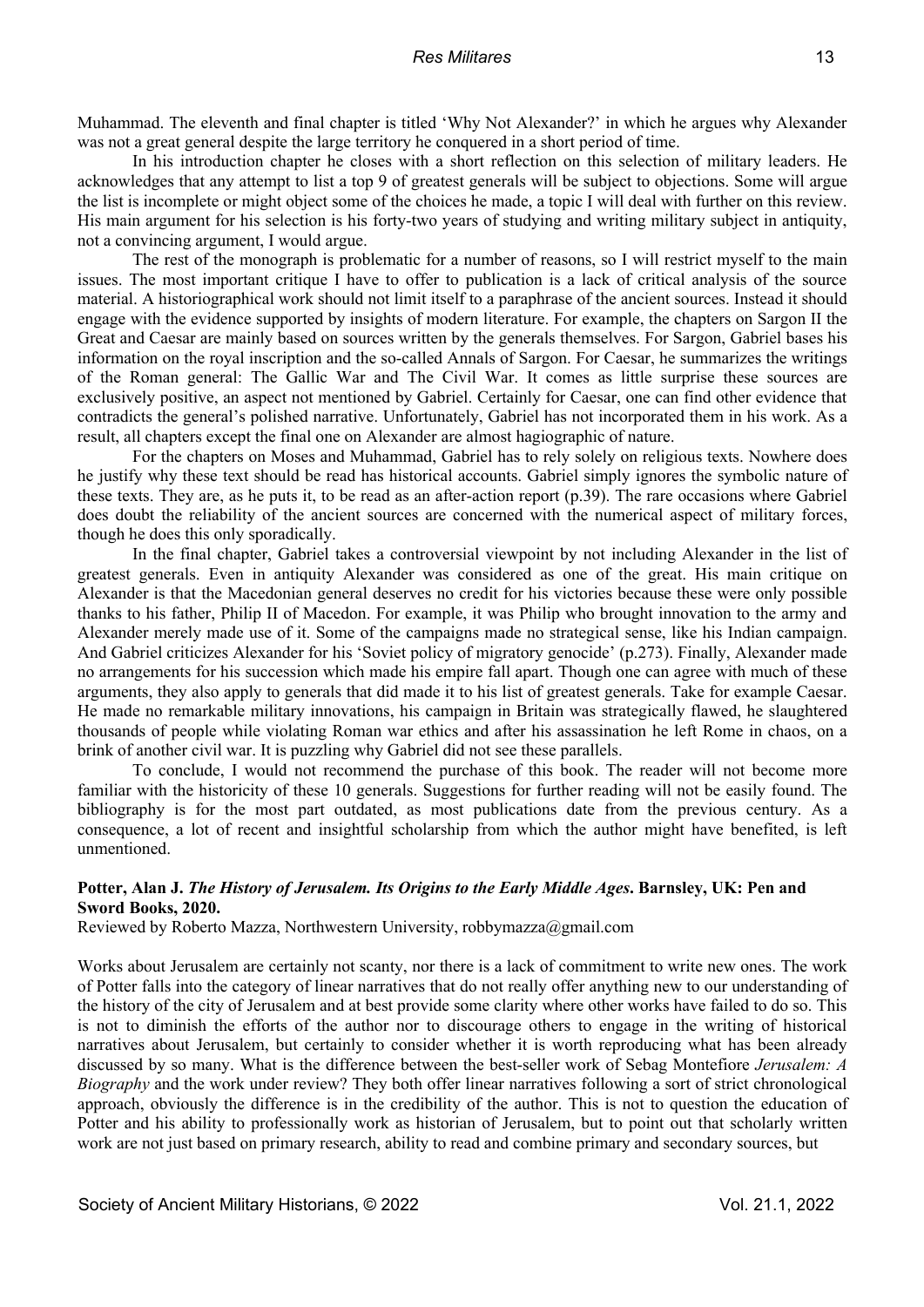also to provide a rationale for the work undertaken. In the first few pages of this book Allen claims that he decided to write about Jerusalem mainly because his wife was born in Bethlehem and there Catholics are generally treated with disdain by the local Muslims – a claim that would require some substance – but more importantly because he visited the Old City of Jerusalem and he was fascinated with it. Many historians began their work following an inspirational trip or a meeting and after developing professional skills they engage with the object of their fascination. What scholars are generally trying to do is to bring to the table a new argument or a new interpretation. Potter's narrative is a summary of numerous works brought together but not critically assessed – taken for the most part at a face value.

The narrative produced by Potter is certainly well articulated and the twenty-seven chapters are fairly well written and enjoyable to read if the reader has no knowledge of the early history of Jerusalem. The history of Jerusalem is, however, more complex and still unclear in many parts. The author does not offer any new insight that may shed light on those periods, nor does he offer any critical assessment of highly controversial questions, for instance the localization of the city of David or even his existence and reign. The timeline itself is not questioned and essentially taken for granted either from the Bible or a number of scholarly written works. While scholars with different views have agreed on some points, they still disagree on many others in relation to dates, facts, and people: none of this is represented in the narrative produced by Potter. To his credit it must be said that the chapters are heavily referenced with plenty of footnotes showing the amount of works used by the author.

Popular narratives are often a good tool to bring complex history to a larger audience, and while the level of the analyses may be superficial, good works still highlight the history and its complexities without forgetting the historiographical debates. *The History of Jerusalem* does not really cover those points and in the end its readers may just go through a rather dry chronology of events, a sort of printed Wikipedia with a richer bibliography.

# **Grainger, John D.** *The United Kingdom: The Unification and Disintegration of Britain since AD 43***. Yorkshire: Pen & Sword Books, 2019. Pp. 330; \$39.95, ISBN: 1526748193, hdbk.** Reviewed by Steven Catania, steven.catania@wisc.edu

In his book, John D. Grainger argues that the union of England, Wales, and Scotland has created significant benefits for the inhabitants of Great Britain and that its longevity is worthy of study. Drawing from secondary sources, listed at the end of each chapter, the book is accessible to the general public. The author's background as a military historian is apparent through his extended discussions of armed conflict, while also incorporating some religious, legal, and political developments. However, there are noticeable gaps in the book's coverage and some questionable conclusions. Nevertheless, it provides an overview of some key moments in the creation of the United Kingdom and some of the present challenges to that unity.

The first section, which looks at the situation after Rome abandoned the British Isles, is the strongest. Grainger explores the fragmented political geography of the isles and uses the lens of violent conflict to explain how England and Scotland reached a higher level of unification through their need to withstand Viking and Norman attacks. With the threat level in Ireland and Wales different, similar structures did not develop as quickly or at all.

In the second section, Grainger explains the events he believes led to the emergence of the United Kingdom in 1801. He argues that Edward I, and his successors, benefitted from military action, but were unsuccessful at unifying the countries. Starting with Henry VIII, Grainger details how Protestantism helped unify the British Isles. He also argues that while military action remained part of politics, from the Tudors onward it was negotiation and Parliamentary Acts that allowed the isles to transform from a union of crowns under James I/VI to a politically unified state under George III.

The final section explores how the unification of the four countries splintered. Grainger argues that nationalistic ideology, coupled with differences in religion and years of resentment generated by English military dominance, led to the Republic of Ireland gaining independence. He then turns his attention to more recent challenges to the United Kingdom's unity as a result of referenda spanning the last 30 years. Grainger concludes with a brief discussion of how leaving the European Union may accelerate the dissolution of the United Kingdom or create a foreign threat that binds the nations closer.